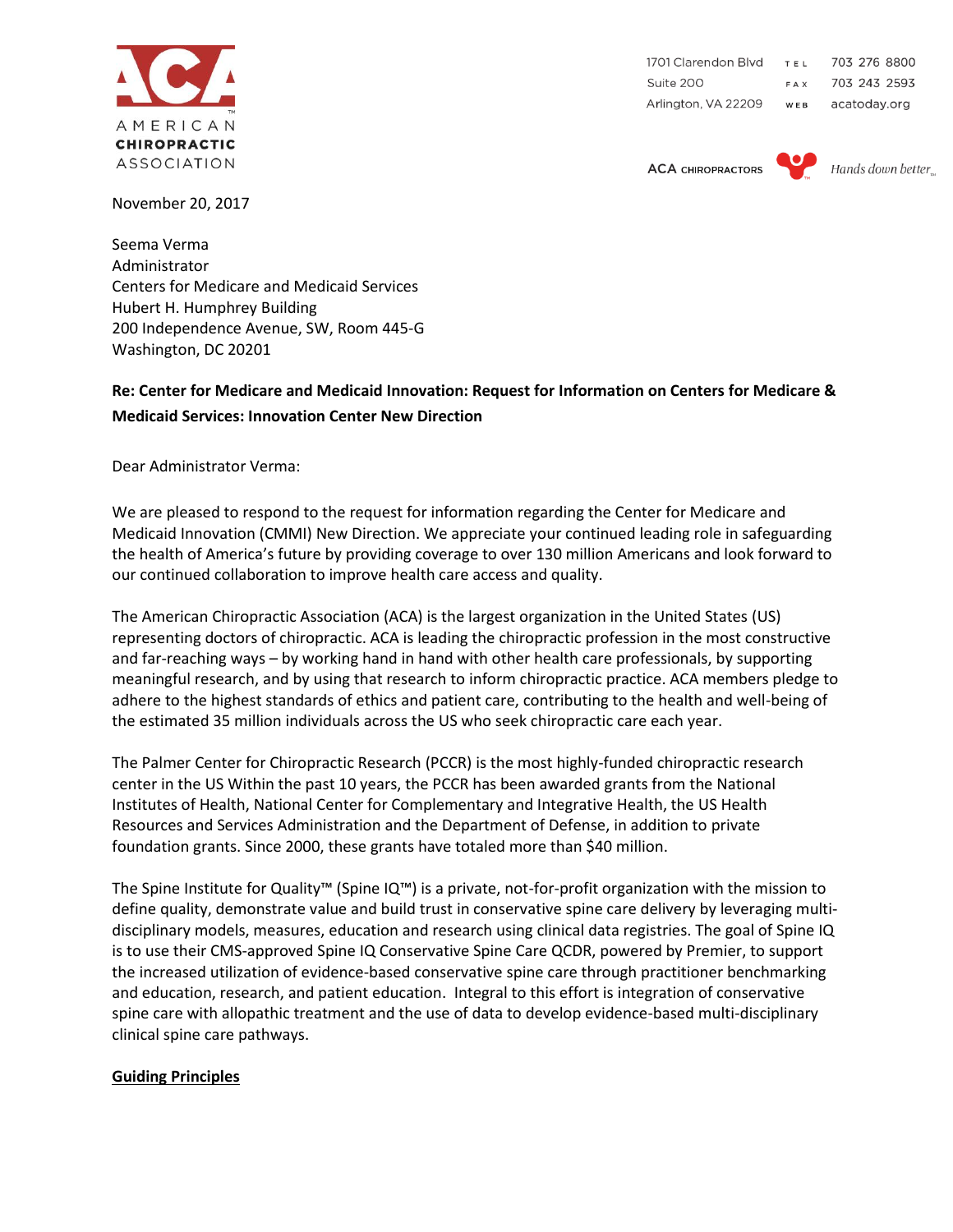CMMI outlines new guiding principles for new model designs that promote competition in the marketplace based on quality; outcomes and cost; provider choice and incentives with a focus on voluntary models; patient-centered care; benefit design and price transparency; transparency model design and evaluation; and small-scale testing. We share CMS' goal of fostering "an affordable, accessible healthcare system that puts patients first" and strongly support the new direction and guiding principles. **We encourage CMMI to continue to serve as a leader in testing value-based care models, incorporating the lessons learned into new models.** CMMI's agile processes have afforded the opportunity to test more models, develop rapid cycle evaluations and refine models, develop crosscontinuum and multi-payer approaches, and provide data directly to providers. **We request that CMMI continue to develop and test multi-payer models as part of the Health Care Plan Learning Action Network (HCP-LAN) to provide for greater innovation and data collection.** 

**We support the transparent model design and evaluation, and small-scale testing - we recommend CMMI provide either opportunities for funding or directed assistance to smaller associations or groups.** There are several organizations with innovative model concepts that do not have the financial or staff infrastructure to fully develop models. Similar challenges were identified with the development of clinical quality measures and the assistance CMS provided through grant funding to clinical specialty societies, clinical professional organizations, and independent research organizations to develop quality measures under the Medicare Access and Children's Health Insurance Program Reauthorization Act of 2015 (MACRA) serves as a viable model for CMMI.

#### **CMMI Models**

*Expanded Opportunities for Participation in Advanced APMs CMS also seeks guidance from the stakeholders on ways to capture appropriate data to drive the design of innovative payment models and strategies to incentivize eligible clinicians to participate in Advanced APMs.* 

Several challenges that healthcare providers have faced with implementing various alternative payment models (APM) include inadequate data capture and sharing, lack of physician participation, and coordination of quality measures across programs. **We recommend CMMI encourage APM model development to leverage the efforts associations and physicians have invested into MIPS adoption.** For example, the flexibility for APMs to develop quality measures *comparable* to those used in MIPS adds a layer of administrative burden when transitioning from MIPS to APMs. Adding more measures is in opposition of two of CMS' new initiatives: Meaningful Measures and Patients before Paperwork. The investment in developing the infrastructure to utilize the measures in the Quality category of MIPS is lost when moving to an APM that requires clinicians to adopt a new set of measures. Harmonization of measures will allow for more rapid development of APMs - as measure development can be very labor intensive - and increase participation since physicians will be familiar with the measures, and EHR vendors and registries are already capturing the data of the MIPS measures.

Additionally, associations and physicians have devoted significant financial and staff resources to the development and implementation of EHRs and registries. The requirement of registries in APMs, similar to the requirement for participants to use Certified EHR technology, will assist with overcoming these challenges and allow for a pathway for transition from MIPS to APMs. Information from clinical data registries is used to compare the effectiveness of different treatments for the same disease or condition, to evaluate different approaches to care. Since this information is increasingly used to ensure that payment is adjusted based on the quality of care provided and to give patients the information they need to make better choices, utilizing registries with APMs is a logical progression.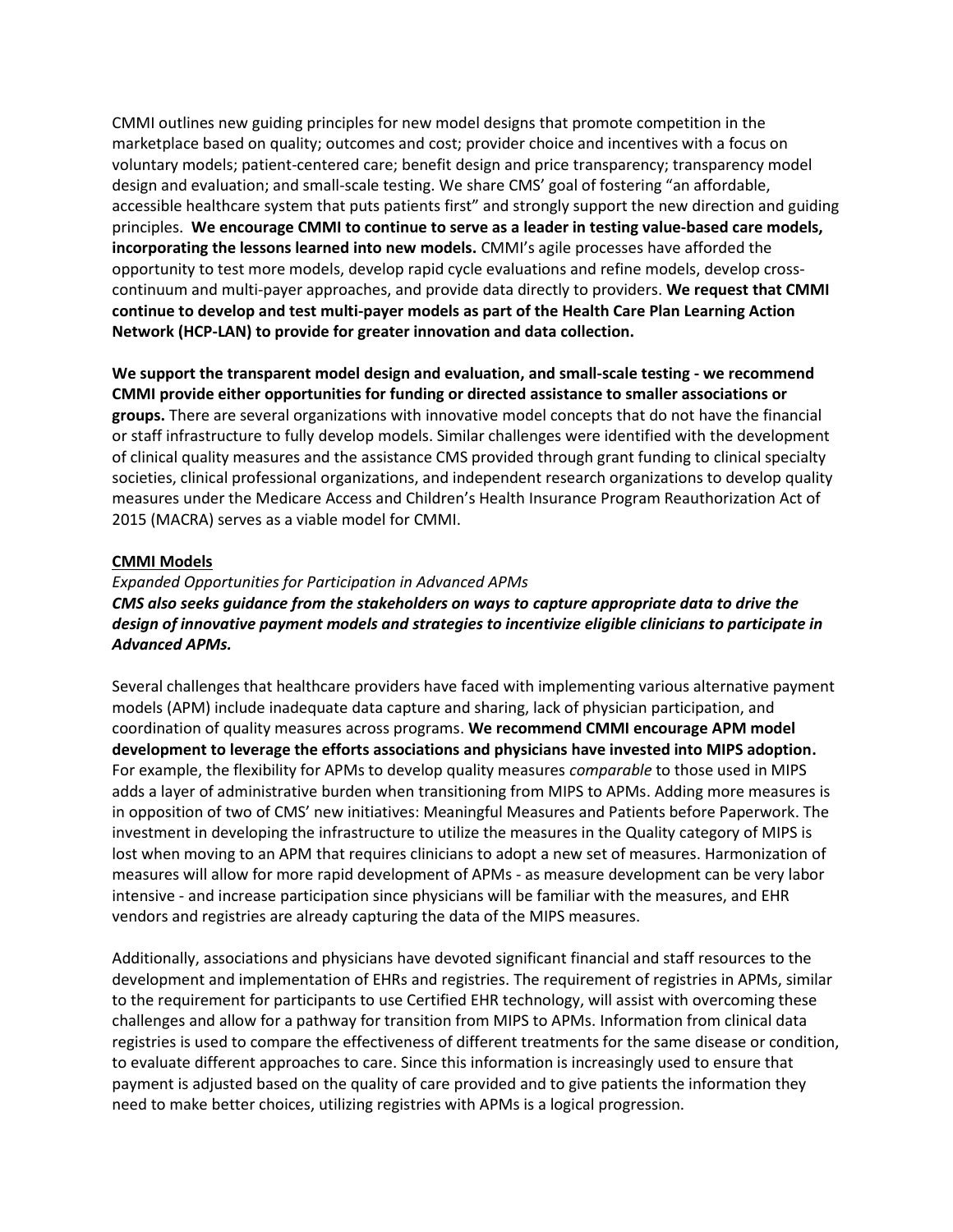**We encourage CMMI to necessitate the use of MIPS measures and registries in model development to facilitate the transition from MIPS to APMs.** 

**As a partner with Premier for the Spine IQ Conservative Spine Care Registry, we agree with the data sharing comments submitted by Premier regarding participants in all APMs and Advanced APMs need monthly data on an ongoing basis to be successful in the program.** Also, we support Premier's recommendation that CMS provide useful and actionable aggregate regional data and metrics that serve as benchmarks for participants in APMs and help identify opportunities for improvement and inform care intervention strategies.

Since Medicare beneficiaries have the right to seek care from any provider that accepts Medicare, it can be a challenge for providers and suppliers to monitor the services received by their aligned patients. The retrospective administrative claims dataset provided by CMS is valuable, but it represents services that have already been provided and do not make available to APMs a point-of-care opportunity to deliver the right care at the right time while avoiding unnecessary services. The agency should consider testing ways to offer a point-of-service notification system that would allow the accountable organization to know when a beneficiary's eligibility is being checked by a provider and a near real-time opportunity to intervene appropriately to coordinate their care, redirect the patient to an appropriate setting, or engage with healthcare providers who may not be participating within the organization.

#### *Physician Specialty Models*

*One potential option may be to include specialty physician management of a defined population of beneficiaries with complex or chronic medical conditions, including multiple chronic conditions. This may include the specialist serving as the primary source of care and providing care coordination for medically complex beneficiaries.* 

There is an urgent need for innovative solutions to the public health dilemma created by the high prevalence of spine-related conditions and the resultant opioid crisis. A recent paper published in The Spine Journal proposes a model that places conservative care at the forefront of the patient experience for those suffering from spine-related conditions. This model calls for the integration of clinicians who are already well-trained in evidence-based spine-care management (such as doctoral level physical therapists and doctors of chiropractic) to serve as "Primary Spine Practitioners" (PSPs) by working within multi-disciplinary healthcare delivery teams to deliver "first-line management, case coordination, and follow-up of patients with spine related disorders". As such, the PSP would either work with an ACO, a PCMH or as part of virtual multi-disciplinary team. The PSP model could potentially impact health care delivery by increasing spine care value and by serving as a substitute for primary care, thus freeing PCPs to concentrate on conditions that are better suited to pharmaceutical management.

## **We look forward to the opportunity to discuss further development of this model, its impact on health systems, and how to overcome barriers of adoption.**

## *Mental and Behavioral Health Models*

*CMS is actively exploring potential models focused on behavioral health, including focus areas such as opioids, substance use disorder, dementia, and improving mental healthcare provider participation in Medicare, Medicaid, and CHIP through models that enhance care integration and/or utilize episode payment. CMS is interested in stakeholders' views of the best payment models and state and local interventions to improve care in these areas.*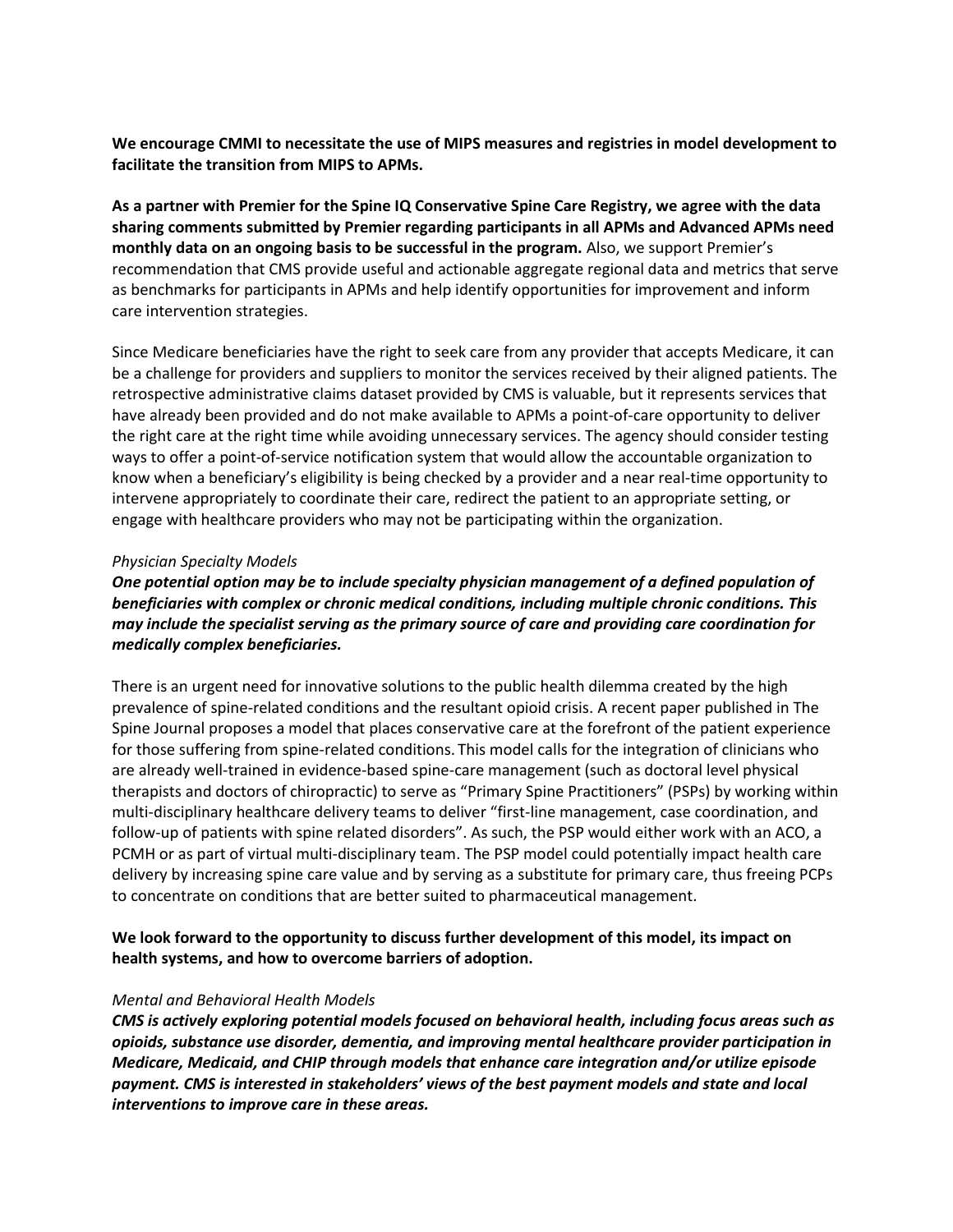In 2014, the Palmer Center for Chiropractic Research received a grant (R34 AT008427) entitled Collaborative Care for Veterans with Spine Pain and Mental Health Conditions, from the National Center for Complementary and Alternative Medicine at NIH to explore the integration of chiropractic services into the management of US military veterans suffering from a combination of chronic low back pain and mental health co-morbidities. Work in this area is critical given the high correlation between spine pain and conditions such as anxiety and depression. One goal of this project is to develop a consensus-based clinical care pathway designed to assist doctors of chiropractic in recognizing and addressing mental health concerns among veterans as part of a multi-disciplinary team through the use of appropriate referral, co-management, documentation, and communication strategies. Examples of the pathways include treatment frequency and duration for acute, uncomplicated episode; acute complicated episode; and chronic condition. The results of this process are outlined in an article recently accepted Journal of Manipulative and Physiological Therapy and the pathway is currently being pilot-tested by a multi-disciplinary team at the VHA in Iowa City. The results from this work will be exceptionally well aligned with CMS's desire to explore "*potential models focused on behavioral health, including focus areas such as opioids, substance use disorder, dementia, and improving mental healthcare provider participation in Medicare, Medicaid, and CHIP through models that enhance care integration and/or utilize episode payment"*

**We look forward to the opportunity to work with CMMI on the implementation of these psychosocial care pathways as a model on behavioral health focused on opioids and improving mental healthcare provider participation through models that enhance care integration and utilize episode payment.** 

In summary, we believe that the Spine IQ QCDR, the Primary Spine Practitioner Model and the development of multi-disciplinary clinical care pathways designed to better integrate doctors of chiropractic as members of multi-disciplinary spine care team provides a unique opportunity to improve the quality and consistency of spine care delivery, an area that is in desperate need of innovative solutions.

We appreciate the opportunity to submit these comments on the new direction for the Center for Medicare and Medicaid Innovation. If you have any questions regarding our comments or need more information, please contact Angela Kennedy, Senior Vice President of Education and Health Policy at the American Chiropractic Association, [akennedy@acatoday.org](mailto:akennedy@acatoday.org) or 703-812-0242.

Sincerely,

American Chiropractic Association Palmer Center for Chiropractic Research Spine Institute for Quality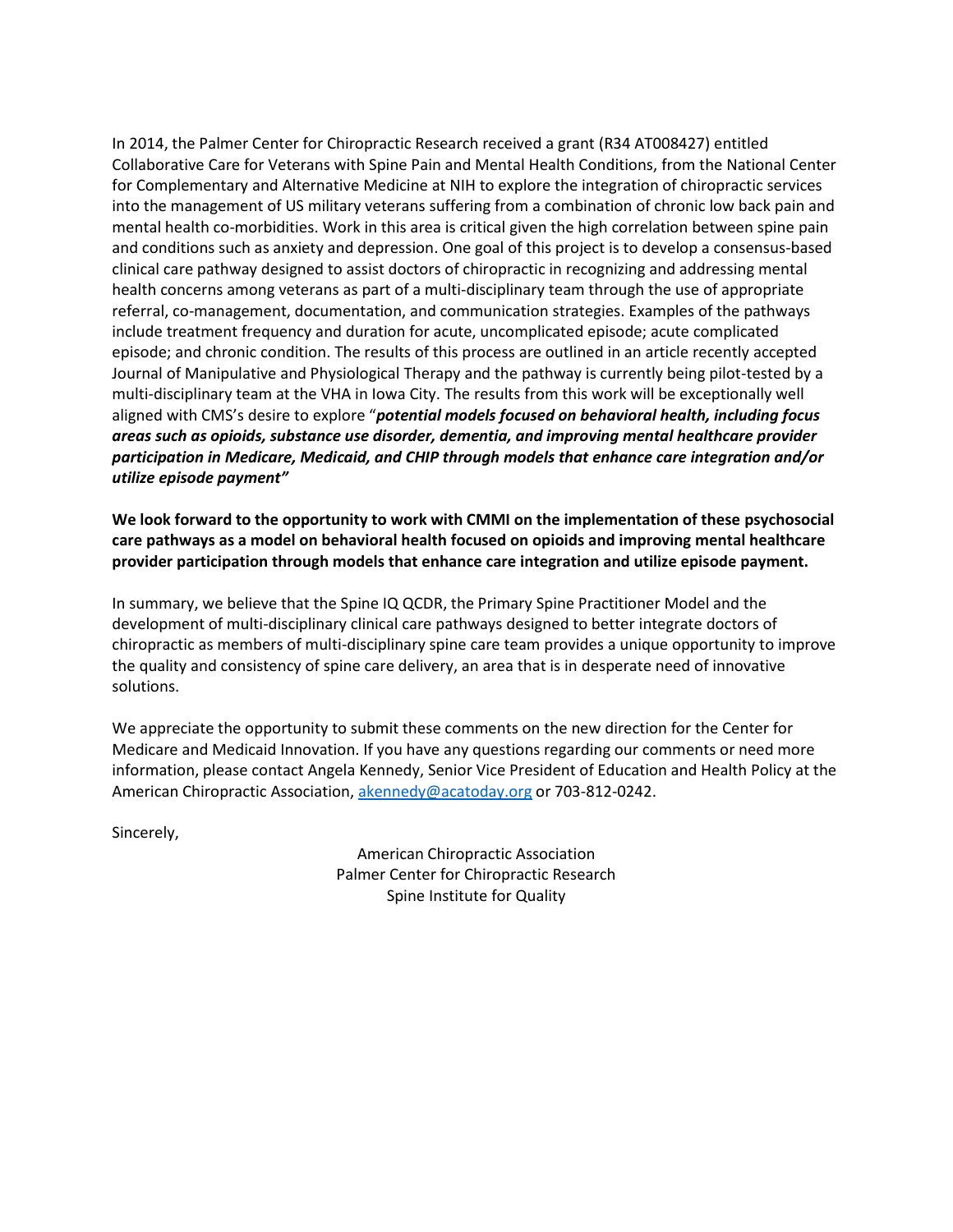References:

- 1. Goertz CM, Weeks WB, Justice B, Haldeman S. A Proposal to Improve Healthcare Value in Spine Care Delivery: The Primary Spine Practitioner. Spine J 2017 (epub ahead of print)
- 2. Chou R, Qaseem A, Snow V, Casey D, Cross J, Shekelle P, Owens D. Diagnosis and treatment of low back pain: a joint clinical practice guideline from the American College of Physicians and the American Pain Society. Annals of Internal Medicine 2007;147:478-91.
- 3. Chou R, Qaseem A, Owens DK, Shekelle P, Clinical Guidelines Committee of the American College of P. Diagnostic imaging for low back pain: advice for high-value health care from the American College of Physicians.[Erratum appears in Ann Intern Med. 2012 Jan 3;156(1 Pt 1):71], [Summary for patients in Ann Intern Med. 2011 Feb 1;154(3):I36; PMID: 21282691]. Annals of Internal Medicine 2011;154:181-9.
- 4. Gross A, Miller J, D'Sylva J, Burnie SJ, Goldsmith CH, Graham N, Haines T, Bronfort G, Hoving JL. Manipulation or mobilisation for neck pain: a Cochrane Review. Man Ther 2010;15:315-33.
- 5. Rubinstein SM, van Middelkoop M, Assendelft WJ, de Boer MR, van Tulder MW. Spinal manipulative therapy for chronic low-back pain. Cochrane Database Syst Rev 2011;2:CD008112.
- 6. Walker BF, French SD, Grant W, Green S. Combined chiropractic interventions for low-back pain. Cochrane Database Syst Rev 2011;14:CD005427.
- 7. Qaseem A, Wilt TJ, McLean RM, Forciea MA. Noninvasive Treatments for Acute, Subacute, and Chronic Low Back Pain: A Clinical Practice Guideline From the American College of Physicians. Ann Intern Med 2017;166:514-30.
- 8. Globe G, Farabaugh RJ, Hawk C, Morris CE, Baker G, Whalen WM, Walters S, Kaeser M, Dehen M, Augat T. Clinical Practice Guideline: Chiropractic Care for Low Back Pain. J Manipulative Physiol Ther 2016;39:1-22.
- 9. DeLitto A, George SZ, Van Dillen L, Whitman JM, Sowa G, Shekelle P, Denninger TR, Godges JJ. Low Back Pain: Clinical practice guidelines linked to the International Classification of Functioning, Disability, and Health from the Orthopaedic Section of the American Physical Therapy Association. J Orthop Sports Phys Ther 2012;42:A1-A57.
- 10. American Osteopathic Association Guidelines for Osteopathic Manipulative Treatment (OMT) for Patients With Low Back Pain. J Am Osteopath Assoc 2016;116:536-49.
- 11. Gerrits MM, Vogelzangs N, van OP, van Marwijk HW, van der Horst H, Penninx BW. Impact of pain on the course of depressive and anxiety disorders. Pain 2012 Feb;153(2):429-36
- 12. Campbell LC, Clauw DJ, Keefe FJ. Persistent pain and depression: a biopsychosocial perspective. Biol Psychiatry 2003 Aug 1;54(3):399-409
- 13. Maes M, Yirmyia R, Noraberg J, Brene S, Hibbeln J, Perini G, Kubera M, Bob P, Lerer B, Maj M. The inflammatory & neurodegenerative (I&ND) hypothesis of depression: leads for future research and new drug developments in depression. Metab Brain Dis 2009 Mar;24(1):27-53